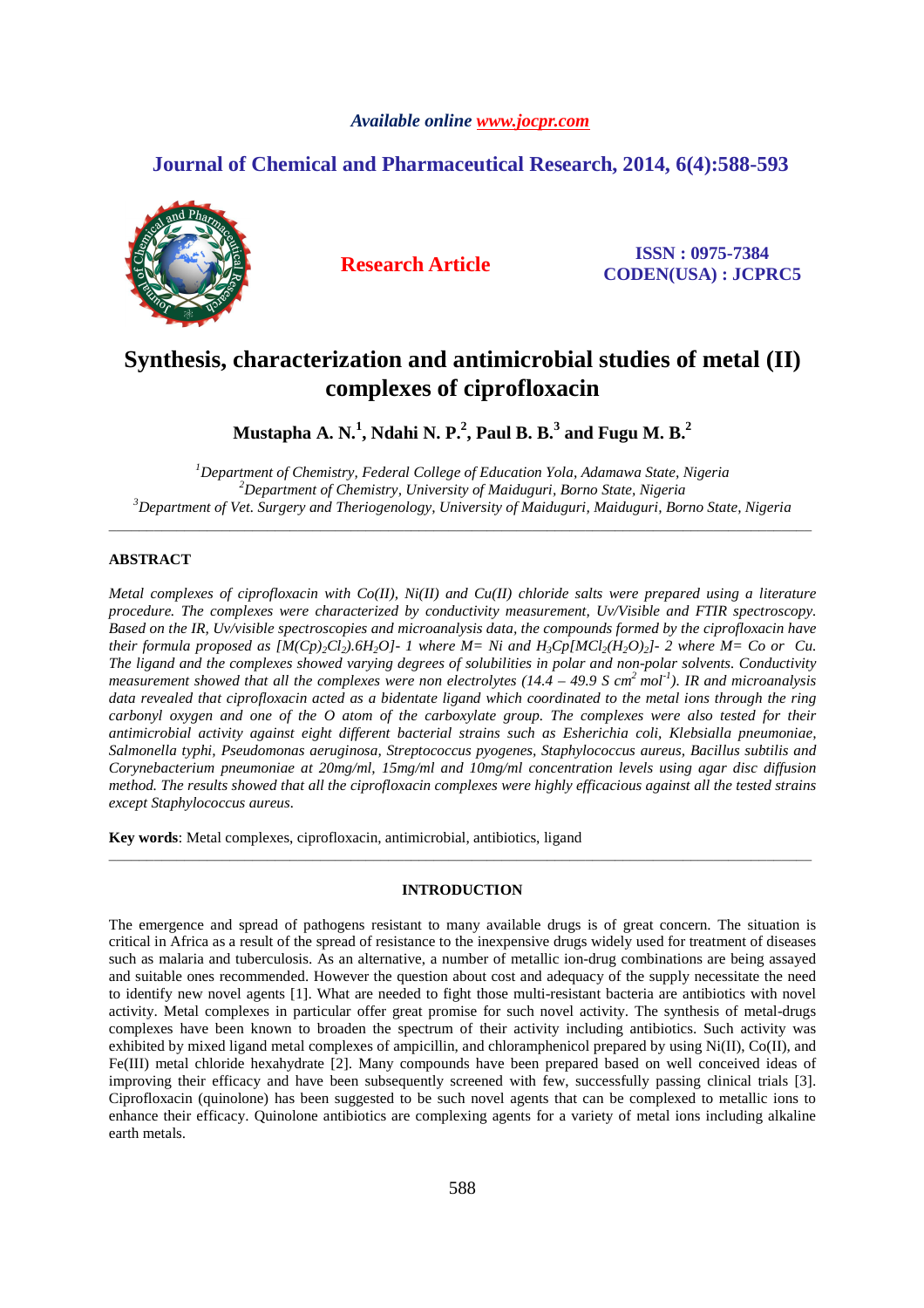The antimicrobial activity of ciprofloxacin complexes against the multi-resistant organisms is very scanty. This study therefore presents the synthesis, characterization and antimicrobial activity Co(II), Ni(II) and Cu(II) complexes of ciprofloxacin ligand.

*\_\_\_\_\_\_\_\_\_\_\_\_\_\_\_\_\_\_\_\_\_\_\_\_\_\_\_\_\_\_\_\_\_\_\_\_\_\_\_\_\_\_\_\_\_\_\_\_\_\_\_\_\_\_\_\_\_\_\_\_\_\_\_\_\_\_\_\_\_\_\_\_\_\_\_\_\_\_*

#### **EXPERIMENTAL SECTION**

The metal(II) salts were obtained in the form of their chlorides and were of analaR grade purchased from BDH and they were used without further purification. They are: cobalt(II) chloride hexahydrate, nickel(II) chloride hexahydrate and copper(II) chloride dihydrate while The ligand: ciprofloxacin was obtained from Fidson Healthcare Nigeria drugs. The bacterial strains used are four Gram- negative bacterial strains (*Escherichia coli, Salmonella typhi, Klebsiella pneumoniae* and *Pseudomonas aeruginosa*) and four Gram-positive bacteria (*Bacillus subtilis, Corynebacterium pneumoniae, Staphylococcus aureus* and *Streptococcus pyogenes*) which were obtained from the University of Maiduguri Teaching Hospital, Maiduguri, Nigeria.

#### **Preparation of the Complexes**

The complexes were prepared using hydrated metal(II) chlorides of cobalt, nickel and copper with ciprofloxacin drugs in mole ratio 1:2,  $(M : L)$  [4, 5, 6]. The drugs were carefully grounded manually into fine powder, using pestle and mortar. The general equations are presented as follow:

 $MCl_2$ .  $6H_2O + 2Cp \rightarrow [M(Cp)_2Cl_2)$ .  $6H_2O$  + 2HCl where M = Ni, Cp = ciprofloxacin

 $MCl_2.nH_2O + 2Cp \rightarrow H_3Cp[MCl_2(H_2O)_2]$  where  $M = Co$  or Cu.

#### **Preparation of Ciprofloxacin-Cobalt(II) Complex**

The complex was prepared by using the method adopted by Obaleye *et al.*, (2007) and Arayne *et al.*, (2009) by dissolving 10mmole (3.31g) ciprofloxacin in 20ml hot methanol. Five millimoles (5mmole), (1.189 g) cobalt(II) chloride hexahydrate dissolved in 10ml hot methanol was added with constant stirring and refluxed for 2hours. The mixture was then transferred to a beaker and left in a refrigerator for 30minutes. The brown precipitate was washed with (3 x 5)ml portions distilled water and dried in dessicator over anhydrous calcium chloride for three days.

#### **Preparation of Ciprofloxacin-Ni(II) Complex**

The complex was prepared by dissolving 20mmole (6.62g) of finely powdered ciprofloxacin in 20ml hot methanol. Ten millimole  $(2.377g)$  of nickel $(II)$  chloride hexahydrate was dissolved in 10ml hot methanol. The two solutions above were mixed and refluxed for 2 hours with constant stirring. The mixture was then carefully poured into a beaker and cooled to room temperature before filteration. The precipitate was washed with  $(3 \times 5\text{ ml})$  portions methanol and also with distilled water. The precipitate was dried using similar procedure already described.

#### **Preparation of Ciprofloxacin-Copper(II) Complex**

Ten millimole (3.31g) ciprofloxacin drug was dissolved in 20ml hot methanol and mixed with 5mmole (0.853g) copper(II) chloride dihydrate dissolved in 10ml hot methanol. The mixture was refluxed with constant stirring for 2 hours. The content was then transferred to a beaker and cooled to room temperature. After filtration, the green precipitate was washed with 3 - 5ml petroleum ether followed by distilled water. The precipitate was dried as described above.

#### **Physical measurements**

The percentage metal ions in the complexes were determined by EDTA complexometric titration [7]. Microanalysis was carried out with Perkin Elmer model 2400 series II CHNS/O elemental analyzer in the Department of Chemistry, University of Zululand, South Africa.

Melting points and decomposition temperatures of the ligand and the metal(II) complexes were determined on Griffin melting points apparatus. The results are presented in Table 1.

The solubilities of the complexes were determined in different solvents ranging from polar to non-polar such as distilled water, methanol, ethanol, ethylacetate, chloroform, acetone, petroleum ether and benzene. The results are presented in Table 2.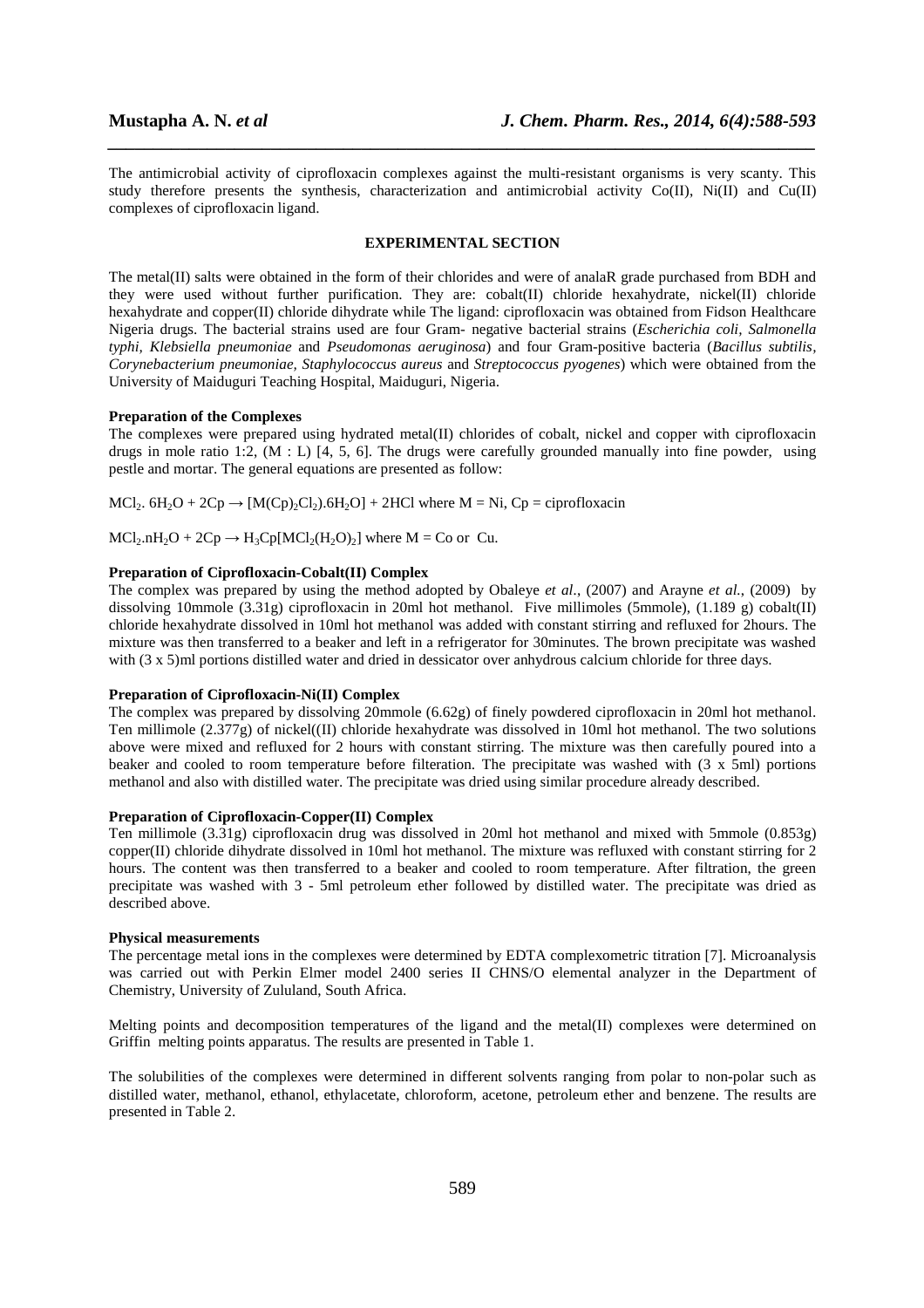Molar conductivity for the complexes were recorded using Exstic ® series model EC 500 conductivity/temperature meter at the Department of Soil Science, University of Maiduguri, Nigeria. Concentration of 10<sup>-3</sup> molar solutions of the complexes were prepared in methanol and acetone. The results are presented in Table 1.

*\_\_\_\_\_\_\_\_\_\_\_\_\_\_\_\_\_\_\_\_\_\_\_\_\_\_\_\_\_\_\_\_\_\_\_\_\_\_\_\_\_\_\_\_\_\_\_\_\_\_\_\_\_\_\_\_\_\_\_\_\_\_\_\_\_\_\_\_\_\_\_\_\_\_\_\_\_\_*

#### **Infrared spectra**

The Fourier transform infrared (FT-IR) spectra were recorded on Shimadzu FTIR 8400S model spectrophotometer at National Research Institute for Chemical Technology (NARICT), Zaria, Nigeria, in the range 4000 - 500cm-1 as KBr pellets. Spectra were recorded for both the ligands and the metal(II) complexes. The data are presented in Table 3.

#### **Electronic Spectra**

The electronic absorption spectra of the complexes were recorded on UV/visible spectrophotometer (UV-2500PC series) at National Research Institute for Chemical Technology (NARICT), Zaria, Nigeria, at wavelength range of 250 - 600 nm. The samples were dissolved in dimethylsulphoxide (DMSO). The results are presented in Table 4.

#### **Antimicrobial Activity Test**

Antimicrobial test was carried out in the Department of Veterinary microbiology, Faculty of Veterinary medicine, University of Maiduguri. Antimicrobial activities of the parent drug (ligand) and the metal(II) complexes were tested against eight different species of bacteria (Gram-positive and Gram-negative) namely: *Escherichia coli, Salmonella typhi, Klebsiella pneumoniae, Pseudomonas aureus, Staphylococcus aureus, Streptococcus pyogenes, Corynebacterium pneumoniae* and *Bacillus subtilis.* The bacterial isolates were collected from University of Maiduguri Teaching Hospital, Maiduguri, Borno State. Nigeria. Nutrient agar was used as the bacteriological growth media. The bacterial activities in the presence of both the parent drug and the complexes were determined by filter paper disc agar diffusion method [8].

#### **Bacterial Isolates**

Twenty eight grams of nutrient agar was dissolved in 1litre of distilled water (2.8%) and allowed to soak for 10 minutes, swirled to mix and then sterilized in autoclave at 121<sup>o</sup>C at 15lbs for 21 minutes. The mixture was cooled to 47<sup>o</sup>C and mixed well before pouring 20ml each into sterilized plates. The pH of the medium was 7.3  $\pm$  0.2. The agar was allowed to cool and solidify.

The inoculated discs containing various concentrations (20mg/ml, 15mg/ml and 10mg/ml) of the parent drugs and the complexes were then arranged and pressed firmly to the inoculated agar surface with sterile forceps. The impregnated discs were sufficiently spaced out to prevent overlapping of the zones about 15mm from the curved sides of the plates and 40mm from an adjacent disc. A pre-diffusion time of 30 minutes was allowed and all the plates were incubated at  $37^{\circ}$ C for 24 hours after which they were observed and recorded. The zones were interpreted using scoring method following interpretative chart of Kirby- Bauer sensitivity method [8].

#### **RESULTS AND DISCUSSION**

The  $Co(\Pi)$  and  $Ni(\Pi)$  inorganic complexes of ciprofloxacin exhibited higher melting points than parent drugs, this is similar to complexes reported by Ogunniran *et al*., (2008). The molar conductivities of all the complexes ranged from 14.4 to 49.9 S cm<sup>2</sup> mol<sup>-1</sup>, indicating that they are non electrolytes. The complexes are blue, green or white. The blue or green colours are typical of transition metals because of d –d transition. The percentage yields of the complexes are in the range  $49 - 63$  %.

The microanalysis data of the prepared complexes as presented in Table 2. The results showed that the ciprofloxacin complexes analysed into two types as:  $[Ni(Cp)_{2}C_2]$ .  $6H_{2}O - 1$  and  $H_{3}Cp[MC]_{2}(H_{2}O)_{2}] - 2$ . Where M= Co and Cu.

#### **IR spectra**

The assignments of the bands are based on similar studies of drug-based metal complexes [4, 9, 13]. Most of the spectra that are present in the free ligand also appeared in their metal complexes due to their structural similarity. The appearance of bands at 765 and 940 cm<sup>-1</sup> in Co(II) complex of ciprofloxacin which could not be traced to the free ligand spectrum is attributed to M-O bond. The M-O bands appeared at 756 cm<sup>-1</sup> and 752 cm<sup>-1</sup> for Ni(II) and Cu(II) complexes respectively. The bands due to M-Cl were not found because of instrument limitation. Microanalysis results, however, agrees with the proposed structures. The  $v(O-H)$  band at 3529 cm<sup>-1</sup> in ciprofloxacin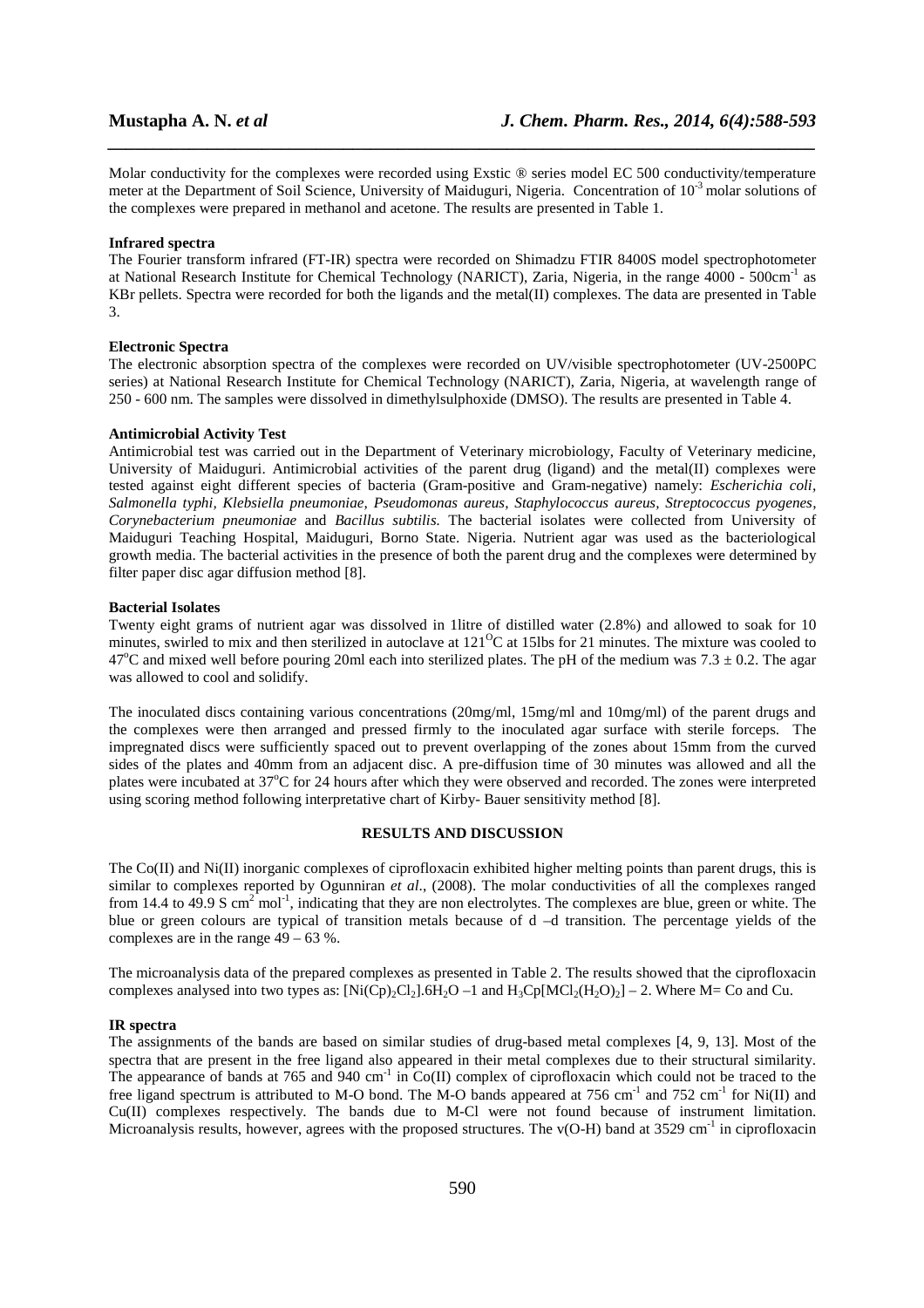shifted to 3530 and 3413 cm<sup>-1</sup> in Co(II) and Cu(II) complexes respectively. The disappearance of the band at 1474 cm-1 in ciprofloxacin due to (COOH) group suggests that the coordination was through O atom of the carboxylic group. The appearance of new bands at  $765w$ ,  $758w$  and  $752w$  cm<sup>-1</sup> were assigned to the M-O in Co(II), Ni(II) and Cu(II) complexes respectively sequel to chelation [5].

*\_\_\_\_\_\_\_\_\_\_\_\_\_\_\_\_\_\_\_\_\_\_\_\_\_\_\_\_\_\_\_\_\_\_\_\_\_\_\_\_\_\_\_\_\_\_\_\_\_\_\_\_\_\_\_\_\_\_\_\_\_\_\_\_\_\_\_\_\_\_\_\_\_\_\_\_\_\_*

In Co(II) and Cu(II) the carboxylic group is not deprotonated; therefore the ciprofloxacin is not directly coordinated to the metal. It is proposed for this class of compounds, the ligand exist as cation. The positive charge on ciprofloxacin ion is neutralized by the dichlorometate anion. Similar ionic complexes have been reported by other researchers [4, 11, 12]. The octahedral geometry assumed by Ni(II) complex agrees with the Uv/visible spectrum and similar to the structures of Ni(II) complexes reported by Ogunniran *et al*., (2008) and Arayne *et al.*, (2009) [2, 4, 5, 9].

#### **Electronic spectra**

Ciprofloxacin-Co(II) complex showed two close peaks in the Uv region with λmax at 315.8nm (31666cm-1). This may be assigned to  $\pi - \pi^*$  transition of the chromophores. While the weak band at 30248 cm<sup>-1</sup> may be assigned to charge-transfer transition [14,15]. Ni(ii) complex showed well defined single band in the UV region with λmax at 366.4nm (27,293). This is also due to  $\pi - \pi^*$  transition of the chromophores.

#### **Antimicrobial studies**

The complexes were tested against different strains of bacteria at concentrations of 20 mg/ml, 15mg/ml and 10mg/ml. The Co(II) complex showed higher activities against all the tested strains (*E.coli, Salmonella typhi, Klebsiella, Pseudomonas, Streptococcus pyogenes, Corynebacterium pneumoniae* and *Bacillus subtili*s) similar to the parent drug [4] except against *Staphylococcus aureus.* Large inhibition zones (21- 40 mm) was shown by Ni(II) complex for all the test strains except against *staphylococcus aureus*. Similar activities were observed against *Salmonella typhi, Klebsiella pneumoniae, Pseudomonas aeruginosa, Streptococcus pyogenes* and *Bacillus subtilis*. Increased activity was shown against *Escherichia coli* and *Corynebacterium pneumoniae* compared to the parent drug. In Cu(II) complex no activity was found against *Staphylococcus aureus*, but increased activity was observed against *E. coli, Salmonella typhi, Streptococcus pyogene, Klebsiella pneumoniae, Pseudomonas aeruginosa, Corynebacterium pneumoniae* and *Bacillus subtillis* compared to the parent drug.

#### **Table 1: The Physical Properties of the Ligand and the Complexes**

| Compound       | Colour | Yield $(g)$ % | M. pt/d $(^{\circ}C)$ | $\text{Am (S cm}^2 \text{mol}^{-1})$ |
|----------------|--------|---------------|-----------------------|--------------------------------------|
| Ciprofloxacin  | White  |               | 255-257               |                                      |
| $Cipro-Co(II)$ | Blue   | 2.96(49)      | 300-306d              | 14.4                                 |
| $Cipro-Cu(II)$ | Green  | 2.38(63)      | 220-222d              | 21.8                                 |
| $Cipro-Ni(II)$ | White  | 2.60(56)      | 300-304d              | 49.9                                 |

*d = decomposition temperature, M. pt = melting point, S = Siemen and Λm = molar conductivity.* 

**Table 2: Microanalysis of Co(II), Ni(II) and Cu(II) complexes** 

| Compound                   | Mol. Formula/mol. Mass           | Microanalysis: found (calculated) % |        |        |         |  |  |  |
|----------------------------|----------------------------------|-------------------------------------|--------|--------|---------|--|--|--|
|                            |                                  | C                                   | Н      |        | М       |  |  |  |
| $H_3Cp[CoCl2(H2O)2]$       | $C_{17}H_{25}O_5N_3FCl_2Co$      | 41.14                               | 5.68   | 8.05   | 11.79   |  |  |  |
|                            | (500.33)                         | (40.81)                             | (5.04) | (8.40) | (11.77) |  |  |  |
| $H_3Cp[CuCl2(H2O)2]$       | $C_{17}H_{25}O_5N_3FCl_2Cu$      | 40.44                               | 5.01   | 5.87   | 12.65   |  |  |  |
|                            | (509.90)                         | (40.44)                             | (4.99) | (8.40) | (12.57) |  |  |  |
| $Ni(Cp)_{2}Cl_{2}.6H_{2}O$ | $C_{34}H_{48}O_{12}N_6F_2Cl_2Ni$ | 45.63                               | 5.70   | 6.49   | 6.29    |  |  |  |
|                            | (900.67)                         | (45.35)                             | (5.37) | (9.33  | (6.52)  |  |  |  |

#### **Table 3: Relevant IR Frequencies and electronic spectra (cm-1)**

|             | $V(O-H)$        | $(N-H)$ | v(NH2) | v(COO)                     | $v(C=O)$ | $v(C-O)$ | $v(C-N)$ | $v(M-O)$ | $\lambda$ max (cm <sup>-1</sup> ) |
|-------------|-----------------|---------|--------|----------------------------|----------|----------|----------|----------|-----------------------------------|
| Cipro       | 3529s, 3377b    | 3092w   | 3093w  | 1396w<br>1477s             | 1622s    | 1323m    | 1269s    |          |                                   |
| $Cp-Cu(II)$ | 3413b           | $ -$    | 3091w  | 1390 <sub>w</sub><br>1478s | 1622s    | 1305m    | 1264w    | 752w     | 23365                             |
| $Cp-Ni(II)$ | 3529s,<br>3381b | 3092w   | 3091w  | 1392w                      | 1623s    | 1332w    | 1269s    | 758w     | 27293                             |
| $Cp-Co(II)$ | 3530s           | 3381b   | 3092w  | 1395w<br>1460s             | 1623s    | 1325m    | 1268s    | 765w     | 31666<br>30248                    |

 $S = sharp, b = broad, m = medium, w = weak$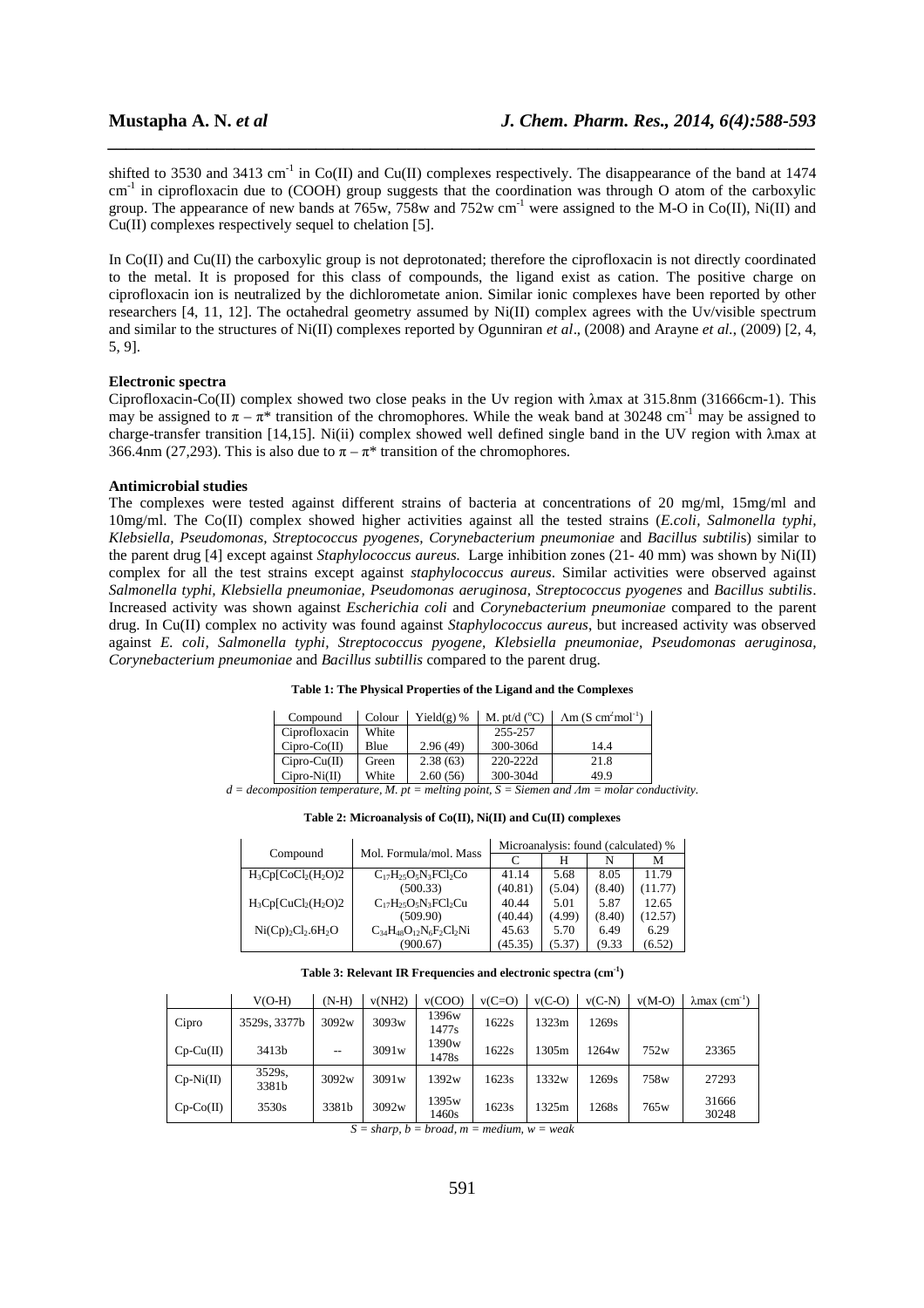|                          | Concentration (mg/ml) |    |    |             |          |          |             |          |          |             |          |    |
|--------------------------|-----------------------|----|----|-------------|----------|----------|-------------|----------|----------|-------------|----------|----|
| <b>Microorganism</b>     | Ciprofloxacin         |    |    | $Co-Co(II)$ |          |          | $Cp-Ni(II)$ |          |          | $Cp-Cu(II)$ |          |    |
|                          | 20                    | 15 | 10 | 20          | 15       | 10       | 20          | 15       | 10       | 20          | 15       | 10 |
| <b>Bacillus</b> subtilis | 36                    | 34 | 30 | 25          | 23       | 21       | 30          | 28       | 24       | 30          | 28       | 10 |
| Cory. pneumoniae         | 35                    | 33 | 31 | 27          | 24       | 21       | 40          | 38       | 35       | 30          | 27       | 22 |
| Escherichia coli         | 35                    | 32 | 30 | 28          | 26       | 21       | 38          | 36       | 34       | 33          | 31       | 30 |
| Klebs. pneumoniae        | 37                    | 34 | 30 | 30          | 27       | 25       | 35          | 32       | 30       | 35          | 33       | 25 |
| Pseud, aeruginosa        | 36                    | 32 | 30 | 29          | 22       | 19       | 27          | 24       | 21       | 28          | 26       | 20 |
| Salmonella typhi         | 46                    | 43 | 39 | 30          | 28       | 25       | 36          | 34       | 18       | 35          | 32       | 18 |
| Staphyl. Aureus          | 32                    | 30 | 28 | 0           | $\Omega$ | $\Omega$ | $\Omega$    | $\Omega$ | $\Omega$ | 0           | $\Omega$ |    |
| <b>Strept.</b> Pyogenes  | 40                    | 37 | 34 | 21          | 19       |          | 30          | 28       | 27       | 30          | 28       | 28 |

*\_\_\_\_\_\_\_\_\_\_\_\_\_\_\_\_\_\_\_\_\_\_\_\_\_\_\_\_\_\_\_\_\_\_\_\_\_\_\_\_\_\_\_\_\_\_\_\_\_\_\_\_\_\_\_\_\_\_\_\_\_\_\_\_\_\_\_\_\_\_\_\_\_\_\_\_\_\_* **Table 4. Antimicrobial Activities of Ciprofloxacin and its Metal(II) Complexes (Zone of inhibition in mm)** 

#### **CONCLUSION**

In this paper metal (II) complexes of ciprofloxacin drug were synthesized and characterized. The complexes were generally stable and sparingly soluble in most of the solvents used. The study revealed that they are non electrolytes. The Ni(II) complex showed octahedral geometry. The ligand coordinated to the metal ions through the ring carbonyl oxygen atom and oxygen atom of the carboxylate group. The antimicrobial activity of the complexes revealed a reduced activity against the test strains compared to the parent drug. The structures of the complexes are proposed thus:



#### **Acknowledgements**

The authors wish to acknowledge Professor G. A Kolawole of Department of Chemistry, University of Zululand South Africa for his technical assistance. We are also grateful to College of Education Waka-Biu, Borno state, Nigeria for the financial grant.